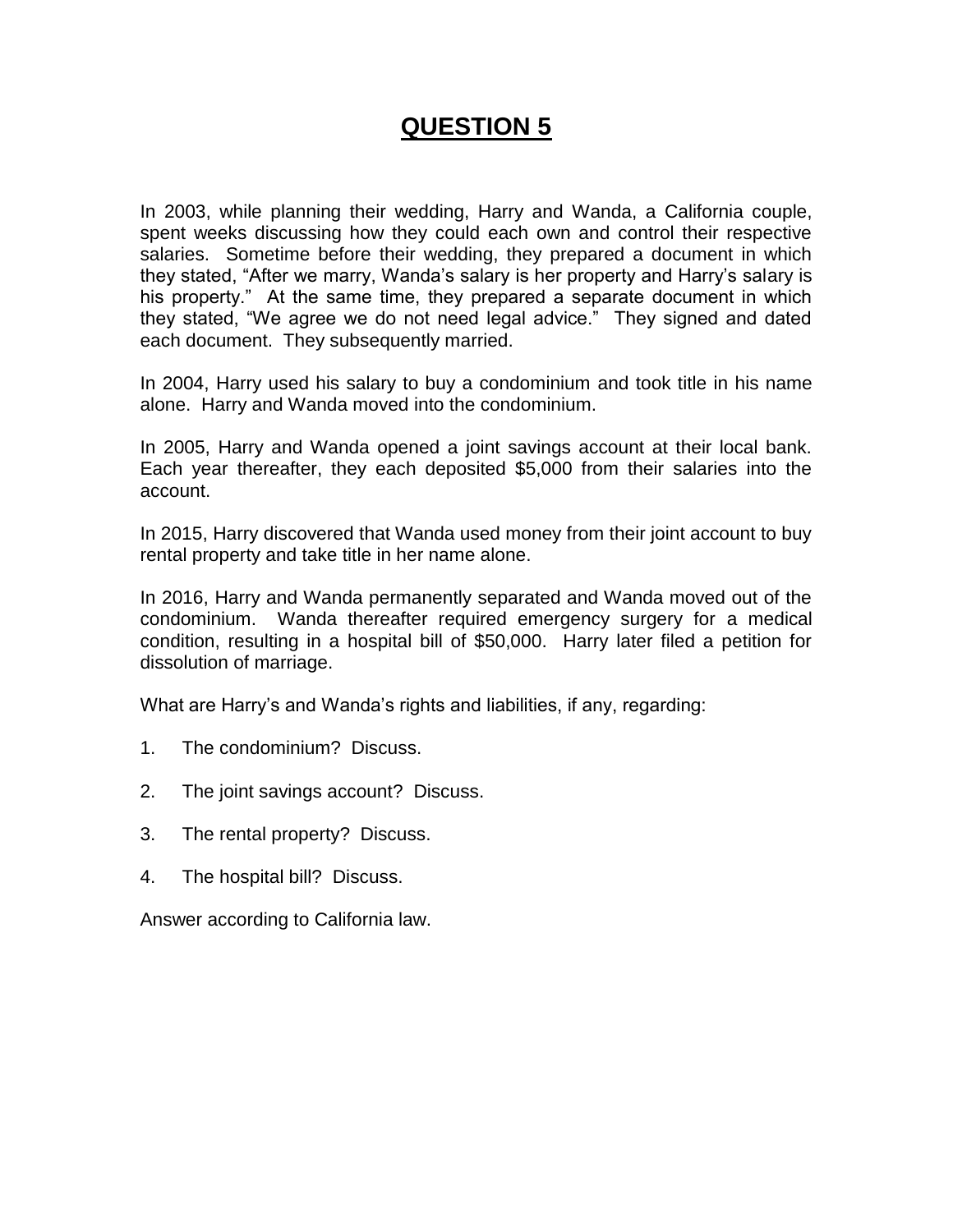ID: 02484(CALBAR\_7-16\_Q4-6) July 2016 California Bar Examination

**5)** 

#### Prenuptual Agreement

Harry and Wanda marry in 2003, so the 1991 Bonds ruling regarding informed consent to prenuptual agreements applies. They jointly prepare a document agreeing that each spouse's salary during the marriage will remain separate property. They prepare a separate document stating "we do not need legal advice." Although neither party is required to consult a lawyer, this situation seems to violate the requirement of providing the other party seven days of informed notice prior to signing the prenup. Moreover, the fact that the agreement is presented and signed not long before the wedding suggests undue influence in entering into the agreement.

While H and W are not currently contesting the agreement's validity, the dispute will inevitably arise when they begin tracing the sources of property to overcome the community presumption. Strictly speaking, the prenup is not enforceable due to the lack of 7-day notice.

## Condominium

#### Harry

Harry took title to the condo in his name alone, and used his salary to purchase it. He will try to argue that this means the condo is his separate property, defeating the community property presumption. The court's application of Van Kamp accounting and Perreira tracing methods are contingent on other findings -- the court will either honor the prenup and find the condo to have derived from separate funds, or invalidate the prenup in which case Harry's post-wedding salary constitutes community property. Because the condo was purchased a year after the wedding, Harry may be able to prove that his separate funds from before the marriage were used to buy the condo. Indeed, Harry did not open a joint savings account with Wanda until a year after the condo purchase,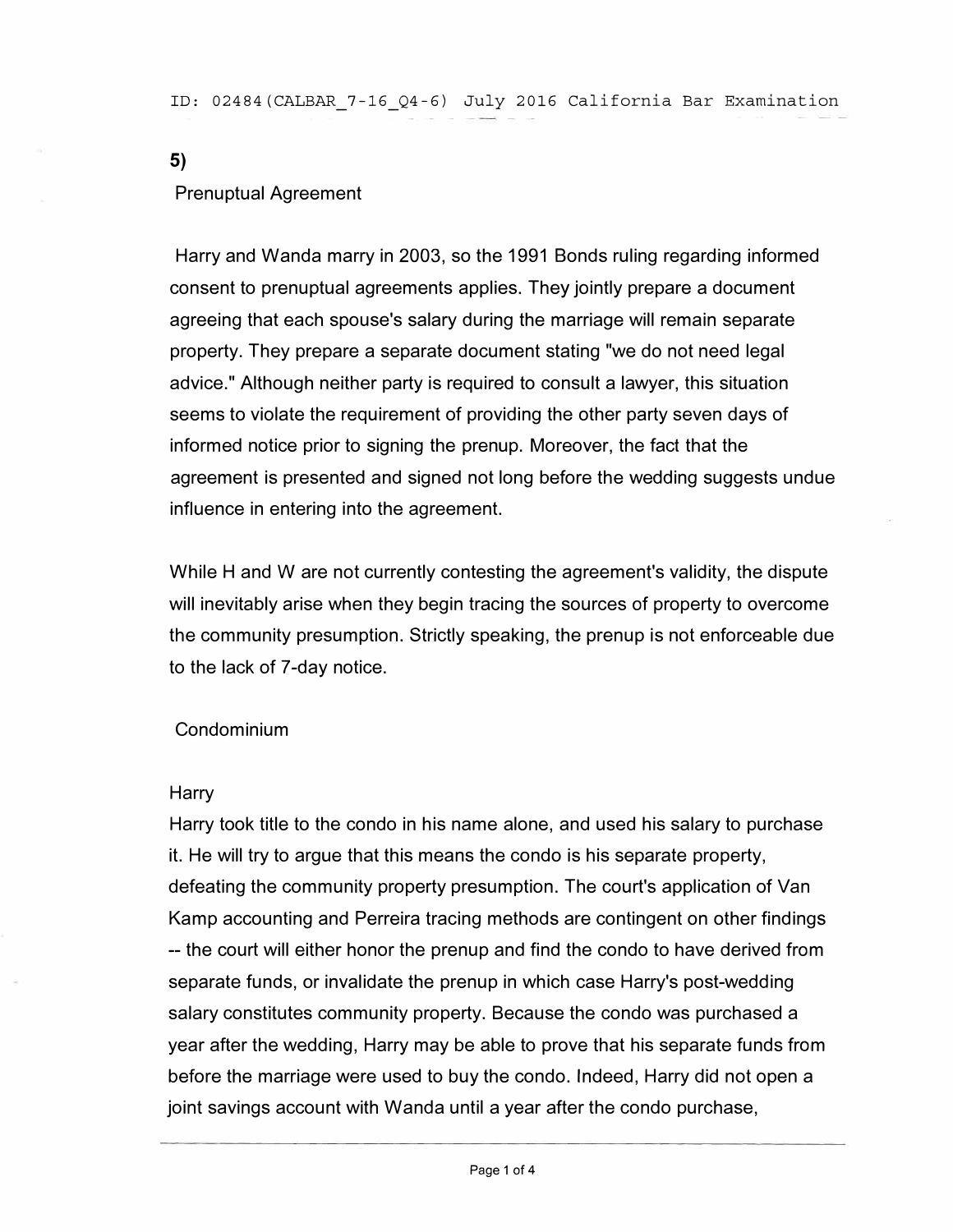ID: 02484(CALBAR 7-16\_Q4-6) July 2016 California Bar Examination

demonstrating he was using a personal account at the time of the purchase. But even if Harry succeeds in showing the condo was purchased with separate funds, the case for the condo as his separate property is not entirely in his favor.

## Wanda

Wanda will want to argue that the prenup was invalid in order to reinforce the presumption that Harry's post-wedding salary constituted community property. Even still, Harry might be able to show the condo derived from separate funds he brought into the marriage. Although Harry took title to the condo is only his name, both he and Wanda began cohabitating in the condo that very year. They seem to have continued doing so for over a decade. Wanda can argue that the circumstances demonstrate Harry did not intend the condo as separate property. The 10+ years of cohabitation in the condo without Harry's collection of rent or other means of distinguishing the condo as separate property will likely work in Wanda's favor for the designation of the condo as community property.

#### Joint Savings Account

Property acquired by the couple during the course of the marriage enjoys the presumption of being community property. Whether or not the prenuptual agreement is enforced, the joint savings account will be determined to be community property. Either party might try to argue that the prenup allows for the court to apply Van Kamp accounting/Perreira tracing to determine their entitlements from the joint savings account, but the circumstances also do not support this argument. Both parties deposited the same amount of money at the same intervals in the account.

Even if one party argues that their disproportionately high earnings entitles them to more of the account, this will not be entertained by a court, as disparate earnings is only taken into consideration for child support payments.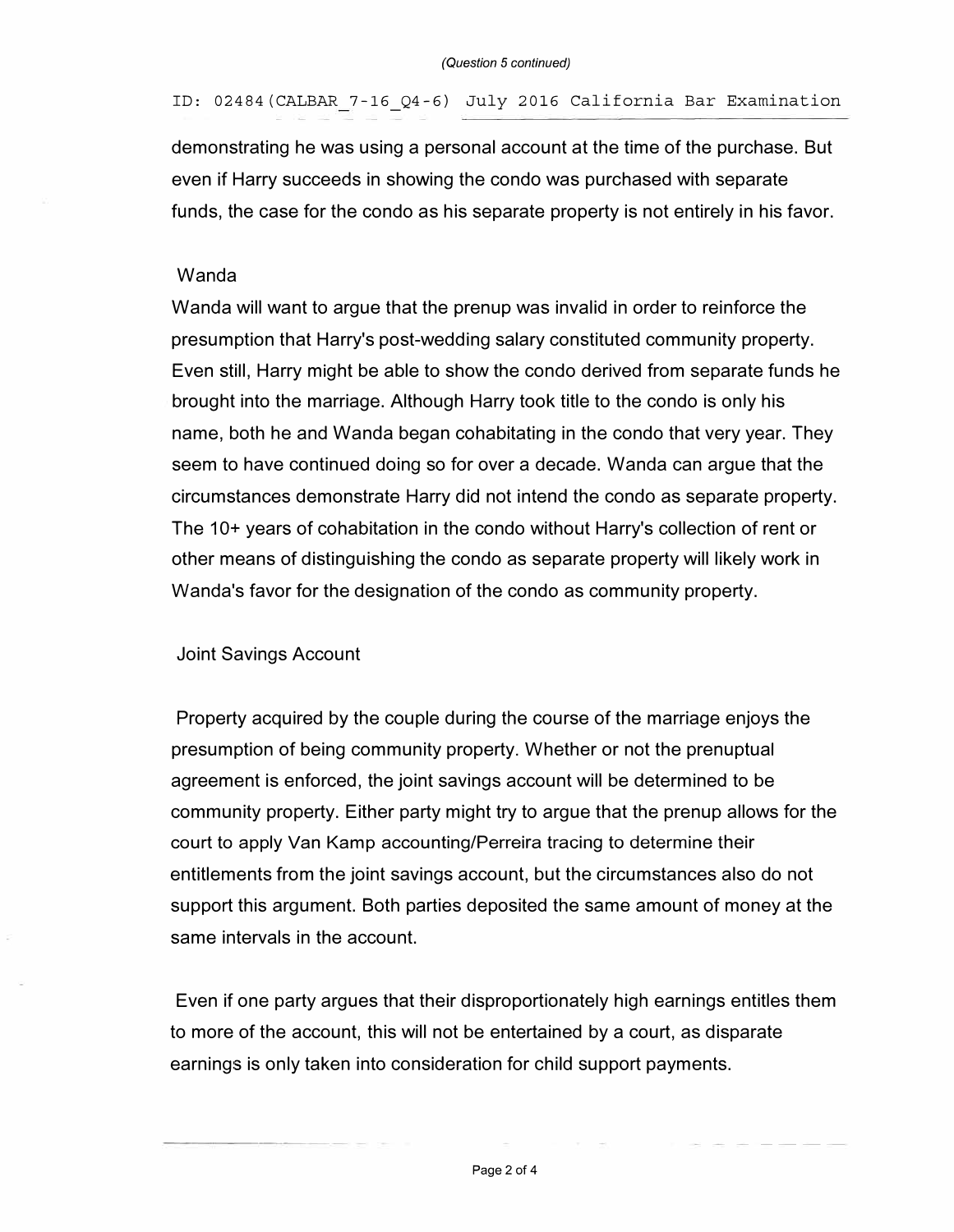ID: 02484(CALBAR\_7-16\_Q4-6) July 2016 California Bar Examination

# Rental Property

To overcome the presumption of community property, Wanda will have to show that the rental property was taken and treated as separate property. Wanda will argue that she took title of the rental property in her name alone, and the fact that Harry took the condo title in his name alone demonstrates that each party intended to keep these respective properties separate. Unlike the condo, however, Harry never lived in the rental property, nor did Wanda discuss it with him.

But under Van Kamp-Perreira, the rental property is clearly traceable to community funds and Wanda will not likely be able to convince the court that it is separate property. Up until the dissolution petition, Wanda may have lived in the rental property for about a year, and try to use this to support her claim of separate property. But this only occurs for the duration of around a year and begins only after Harry discovers the rental property, so the court is unlikely to grant such a claim.

## Hospital Bill

#### **Harry**

Harry will likely emphasize his permanent separation with Wanda prior to her incurring the \$50K hospital bill in order to have it treated as separate debt. Harry might try to demonstrate that Wanda purchased a faulty rental property with community funds against Harry's wishes, and that the faulty rental property is to blame for Wanda's medical woes. Ultimately, he is likely to prevail on this issue by virtue of his prior, permanent separation from Wanda.

#### Wanda

In order to support a community property finding for the hospital bill Wanda can argue that the medical condition arose before the separation in 2016, or that the